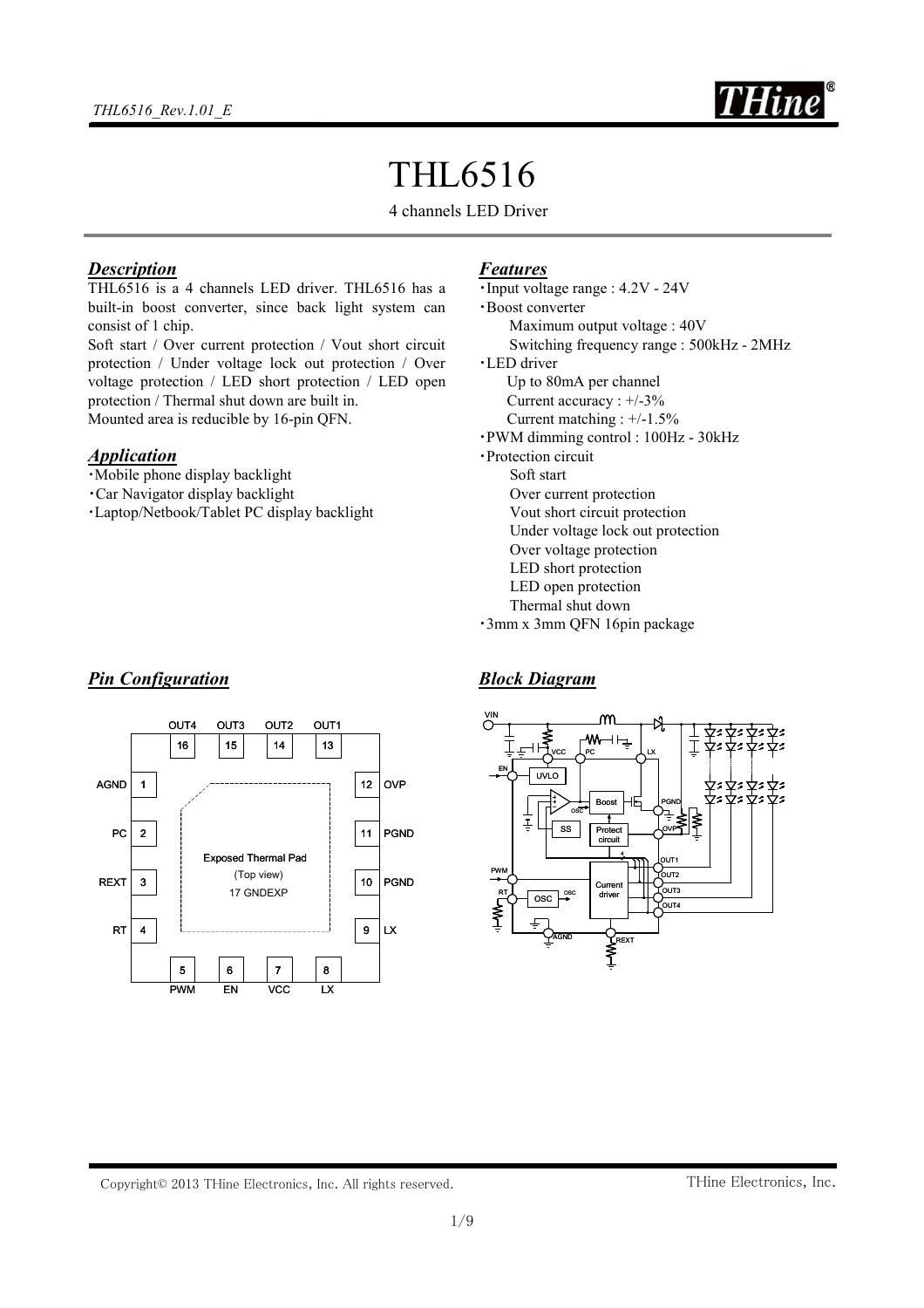

# *Absolute Maximum Ratings*

| Parameter                   | <b>Symbol</b>   | Rating          | Units       |  |
|-----------------------------|-----------------|-----------------|-------------|--|
| VCC voltage                 | <b>VCC</b>      | 27              |             |  |
| LX voltage                  | VH1             | 45              |             |  |
| $OUT[4:1]$ voltage          | VH <sub>2</sub> | 43              |             |  |
| EN, PWM voltage             | VH <sub>3</sub> | 27              |             |  |
| Power dissipation           | Pd              | 2.33            | W           |  |
| Junction temperature $(*1)$ | Ti              | $-40$ to $+125$ | $\rm ^{o}C$ |  |
| Storage temperature range   | <b>Tstg</b>     | $-55$ to $+150$ | $\rm ^{o}C$ |  |

\*1. The operating temperature range should perform a thermal design, after consulting the thermal characteristic. Please use it in the range which

does not exceed junction temperature.

# *Recommended Operating Conditions*

| <b>Parameter</b>    | Min | Typ                      | Max  | Units |
|---------------------|-----|--------------------------|------|-------|
| VCC voltage         | 4.2 | $\overline{\phantom{a}}$ | 24   |       |
| $OUT[4:1]$ voltage  |     | $\overline{\phantom{0}}$ | 40   |       |
| Switching frequency | 500 | $\overline{\phantom{a}}$ | 2000 | kHz   |
| LED output current  |     | $\overline{\phantom{0}}$ | 80   | mA    |
| PWM dimming control | 0.1 | $\overline{\phantom{a}}$ | 30   | kHz   |

Copyright© 2013 THine Electronics, Inc. All rights reserved.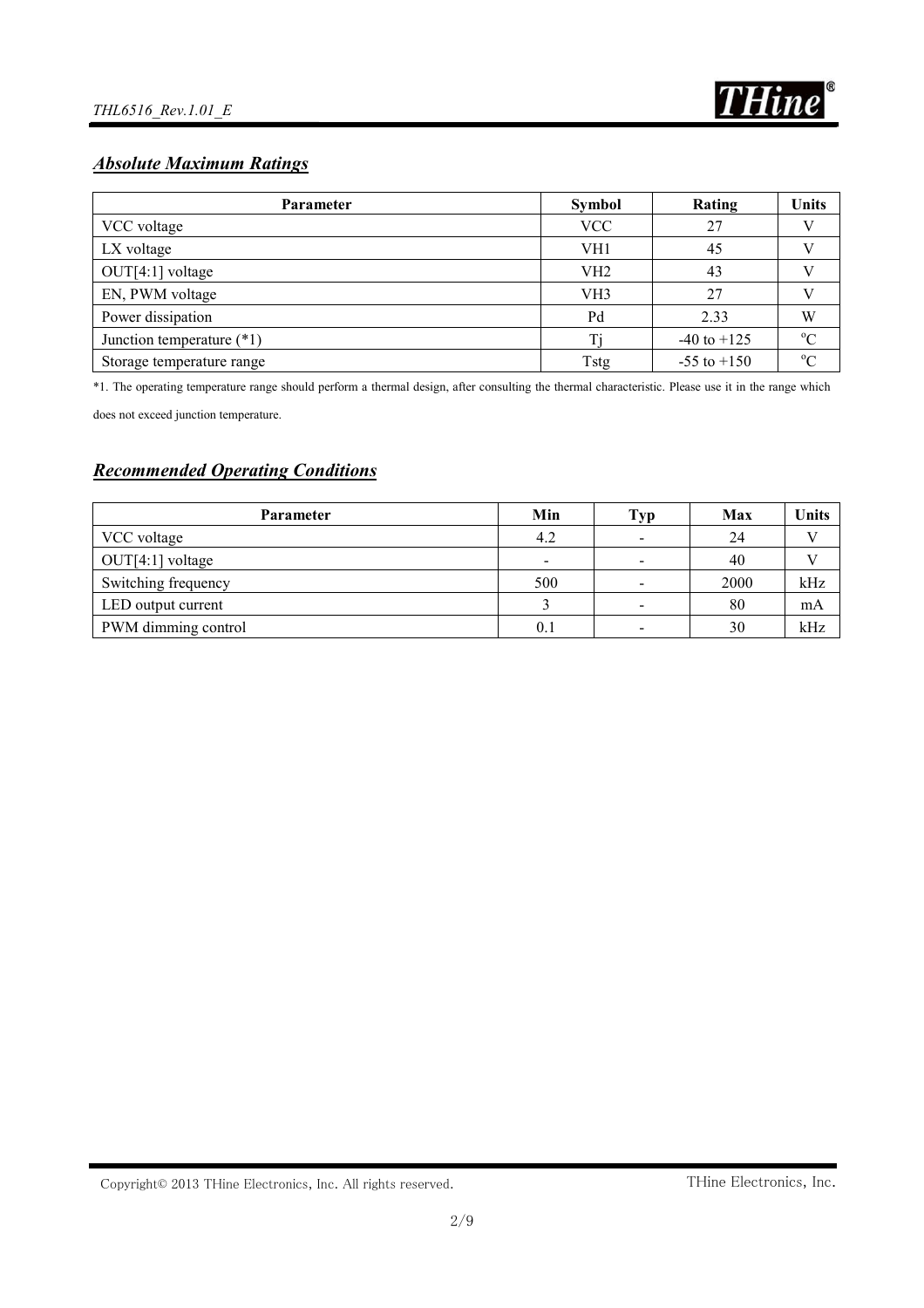

# *Pin Description*

| <b>Number</b>  | <b>Name</b>      | <b>Function</b>                                | <b>Description</b>                                                                                                                                        |  |  |
|----------------|------------------|------------------------------------------------|-----------------------------------------------------------------------------------------------------------------------------------------------------------|--|--|
| 1              | <b>AGND</b>      | Analog ground.                                 | Analog ground of LED driver.                                                                                                                              |  |  |
| 2              | PC               | Boost converter error<br>amplifier output pin. | This pin is the boost converter error amplifier output.<br>Please connect resistance and capacitor to GND for phase<br>compensation.                      |  |  |
| $\overline{3}$ | <b>REXT</b>      | LED current set pin.                           | LED current is set by the value of the external resistor.                                                                                                 |  |  |
| 4              | <b>RT</b>        | Switching frequency<br>control pin.            | This pin is controlled switching frequency by external<br>resistance.                                                                                     |  |  |
| 5              | <b>PWM</b>       | PWM dimming control<br>input pin.              | This pin is control input to LED dimming.                                                                                                                 |  |  |
| 6              | EN               | Enable pin.                                    | If low level voltage is impressed, the LED driver is<br>shutdown.                                                                                         |  |  |
| $\overline{7}$ | <b>VCC</b>       | Input supply voltage pin.                      | Power supply pin.                                                                                                                                         |  |  |
| 8, 9           | LX               | Boost converter switching<br>output pins.      | These pins are switching output of boost converter.                                                                                                       |  |  |
| 10, 11         | <b>PGND</b>      | Power ground.                                  | Power ground pins of boost converter.                                                                                                                     |  |  |
| 12             | <b>OVP</b>       | Over voltage protection<br>input pin.          | This pin is the over voltage protection circuit setting input of<br>the boost converter for LED driver. This pin is controlled by<br>external resistance. |  |  |
|                | OUT1             |                                                |                                                                                                                                                           |  |  |
| 14<br>13       | OUT <sub>2</sub> | LED current sink                               | These pins are the constant current output.                                                                                                               |  |  |
| 15<br>16       | OUT3<br>OUT4     | regulation input pins.                         | The constant current is determined by REXT resistor.                                                                                                      |  |  |
| 17             | <b>GND EXP</b>   | Back side.                                     | GND EXP should be soldered to GND to improve the<br>thermal characteristics.                                                                              |  |  |

# *Power Dissipation*

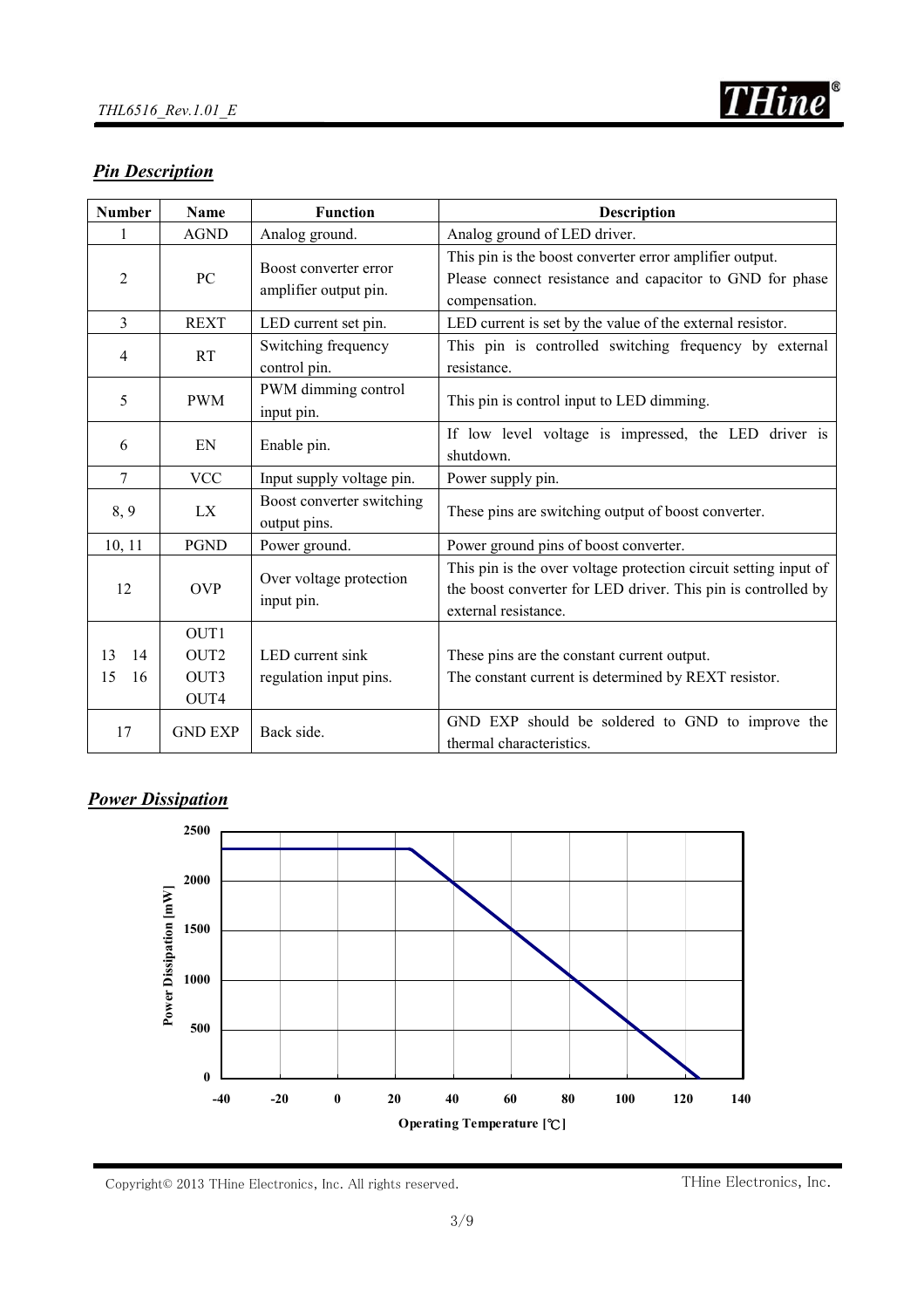# *Electrical Characteristics* (at VCC=12V, Ta=25℃, unless otherwise noted)

| Parameter                                           | <b>Symbol</b>    | <b>Test Conditions</b>                      | Min                      | <b>Typ</b>               | <b>Max</b>               | <b>Units</b>  |
|-----------------------------------------------------|------------------|---------------------------------------------|--------------------------|--------------------------|--------------------------|---------------|
| Input quiescent Current 1                           | Icc1             | Vpc=0V(No switching)<br>EN>1.9V             |                          | $\mathbf{1}$             | 1.5                      | mA            |
| Input quiescent Current 2                           | Icc <sub>2</sub> | Vpc=2V(Switching),<br>EN>1.9V               |                          | $\overline{c}$           | 3                        | mA            |
| Standby current                                     | Ist              | EN < 0.8V                                   | $\overline{\phantom{0}}$ | $\frac{1}{2}$            | 10                       | uA            |
| UVLO threshold voltage                              | Vuvlo            | VCC rising                                  | $\overline{\phantom{0}}$ | 3.6                      |                          | V             |
| UVLO hysteresis voltage                             | dVuvloh          |                                             | $\overline{a}$           | 0.4                      |                          | $\mathbf{V}$  |
| PWM/EN pull down resistance                         | Rpwm en          |                                             | $\frac{1}{2}$            | 800                      | $\overline{\phantom{a}}$ | $k\Omega$     |
| PWM/EN input high voltage                           | Vpwm h           |                                             | 1.9                      | $\overline{\phantom{a}}$ |                          | $\mathbf V$   |
| PWM/EN input low voltage                            | Vpwm 1           |                                             | $\overline{a}$           |                          | 0.8                      | $\mathbf{V}$  |
| PWM/EN minimum pulse                                | Tmin_pulse       |                                             |                          | $\overline{c}$           |                          | us            |
| Boost converter switching<br>frequency              | Fosc             | $Rrt = 51k\Omega$                           | 0.8                      | $\mathbf{1}$             | 1.2                      | <b>MHz</b>    |
| Maximum duty cycle                                  | Dmax             | $Rrt = 51k\Omega$ , Vpc=2V                  | 91                       | 93                       | 95                       | $\frac{0}{0}$ |
| LX ON-resistance                                    | Ron              |                                             | $\overline{\phantom{a}}$ | 0.2                      | 0.6                      | Ω             |
| Minimum ON-time                                     | Ton min          | $Rrt = 51k\Omega$                           | $\overline{\phantom{0}}$ | 155                      | $\overline{\phantom{a}}$ | nsec          |
| LX current limit                                    | Ilim             |                                             | 1.7                      | $\overline{2}$           | $\overline{a}$           | $\mathbf{A}$  |
| LED current per channel                             | Iled max         | Vpwm h>1.9V                                 | $\overline{3}$           | $\overline{\phantom{a}}$ | 80                       | mA            |
| OUTx pin leakage current                            | <b>Ileak</b>     | VOUT=36V<br>$\overline{ }$<br>Vpwm $1<0.8V$ | $\overline{a}$           | $\overline{\phantom{a}}$ | 3                        | uA            |
| OUTx pin regulation threshold                       | Vout             | $R$ rext=4.75 $k\Omega$                     | $\overline{a}$           | 0.56                     | $\frac{1}{2}$            | V             |
| LED current accuracy                                | Iled             | $Rreat = 4.75k\Omega$                       | 19.4                     | 20.0                     | 20.6                     | mA            |
| LED current matching                                | Dled             | $R$ rext=4.75 $k\Omega$<br>(Imax-Imin)/Iave | $\overline{\phantom{0}}$ | $\overline{\phantom{a}}$ | 1.5                      | $\frac{0}{0}$ |
| Over voltage protection threshold                   | Vovp             |                                             | 1.1                      | 1.2                      | 1.3                      | $\mathbf V$   |
| <b>OVP</b><br>short circuit protection<br>threshold | Vscp             |                                             | $\overline{\phantom{0}}$ | $\overline{\phantom{a}}$ | 75                       | $\rm mV$      |
| LED short protection                                | Vled s           |                                             | $\boldsymbol{7}$         |                          | 9.5                      | $\mathbf{V}$  |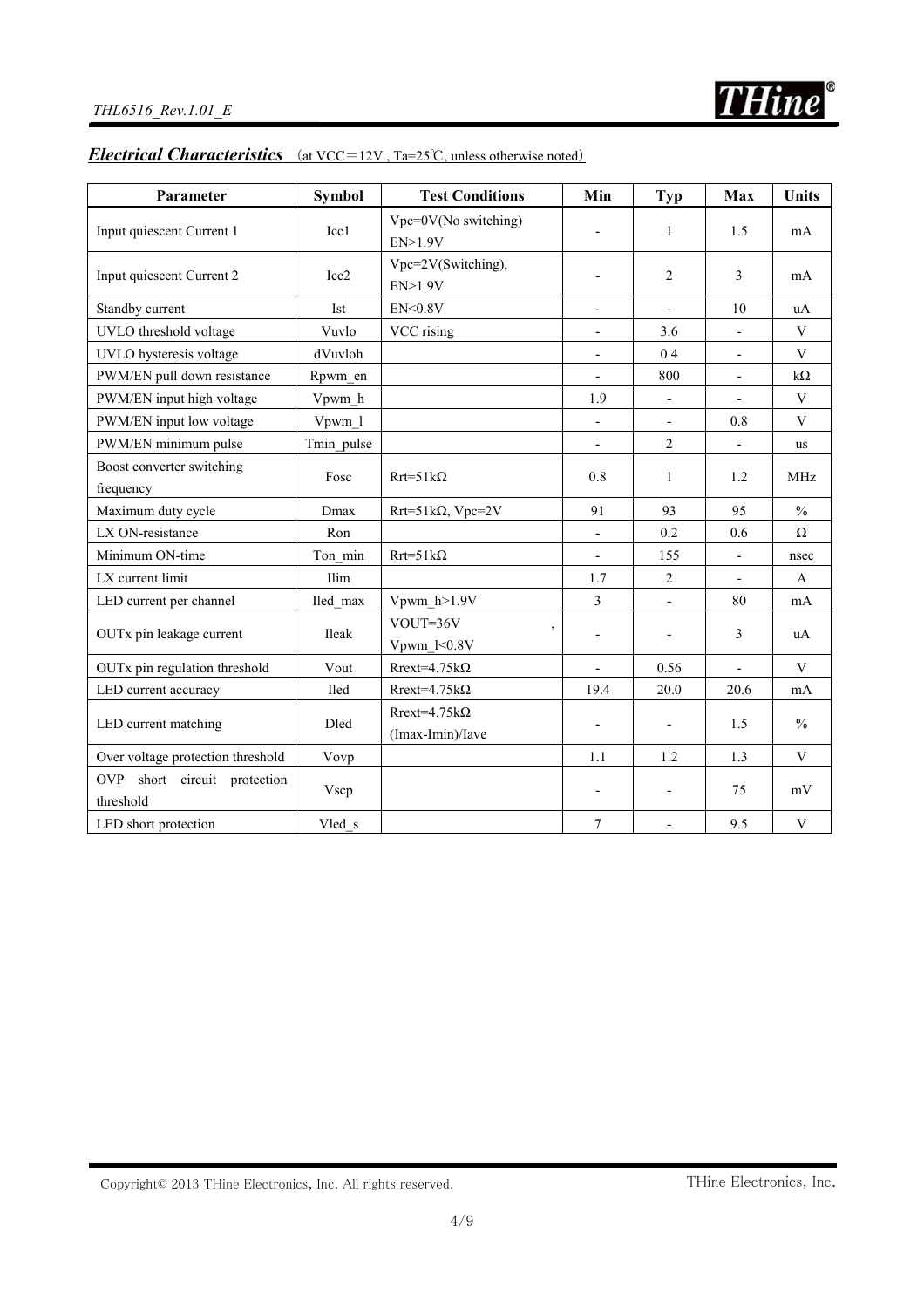### *Function*

#### Input voltage / Output voltage

If the difference of input voltage and output voltage becomes large, the ON duty cycle (Don) will become small. Depending on the conditions of input and output voltage, the pulse width below the minimum pulse width, 155nsec is needed. In this case, a pulse is skipped and frequency is decreased. Please decide the input and output voltage condition with considering a maximum duty cycle and the minimum pulse width.

Moreover, if the input voltage is unstable, please connect R-C filter to the input line. When input voltage rises steeply, by the capacitive coupling of the inside transistor of IC, excess voltage may be built over the low resisting pressure element inside IC, and it may become a cause of failure. If input voltage rises sharply, excess voltage is added to a low resisting pressure element by the capacitive coupling of the inside transistor of IC. Thereby, it may become a cause of failure. It recommends inserting the filter (Fig. 1) of 10ohm / 1uF in a VCC pin.



**Fig. 1 Filter setup of VCC input**

<<Notes>>

This product contains the over current protection circuit in order to protect destruction of IC from the output abnormality of a boost converter. Please refer to Over current protection (OCP) for details. After a power supply is inputted, the voltage difference of input voltage and output voltage becomes the largest at the moment of Under voltage lock out protection (UVLO) being canceled.

In this condition, most much current flows from an input. When input voltage is inputted slowly, the over current protection circuit is operated for the above-mentioned reason. In that case, please input into VCC after inputting EN input or PWM input. In inputting into VCC, please use the conditions that it does not become an over current.

#### Boost converter

The boost converter for an LED drive is built in. The voltage of an LED constant current output OUTn pin is feedback, and the suitable voltage for the anode of LED is supplied. The oscillating frequency of a boost converter is determined by the following formula in 2 MHz from 500 Hz with the oscillating frequency setting by RT pin.

$$
fosc[MHz] = \frac{51 \times 10^3}{R_{RT}}
$$

### Enable

The standby function is carried. When a low level signal is inputted into EN pin, it will be in a standby state. And a boost converter and an LED constant current output are suspended. The consumed current is set to less than 10uA in a standby state. EN does not have restriction of an input sequence. If inputted into EN before the input of VCC, there is no problem.

### PWM dimming

The dimming function is carried. It is possible to control ON/OFF of the constant current output for LED by inputting in a PWM signal. An LED output becomes

Copyright© 2013 THine Electronics, Inc. All rights reserved.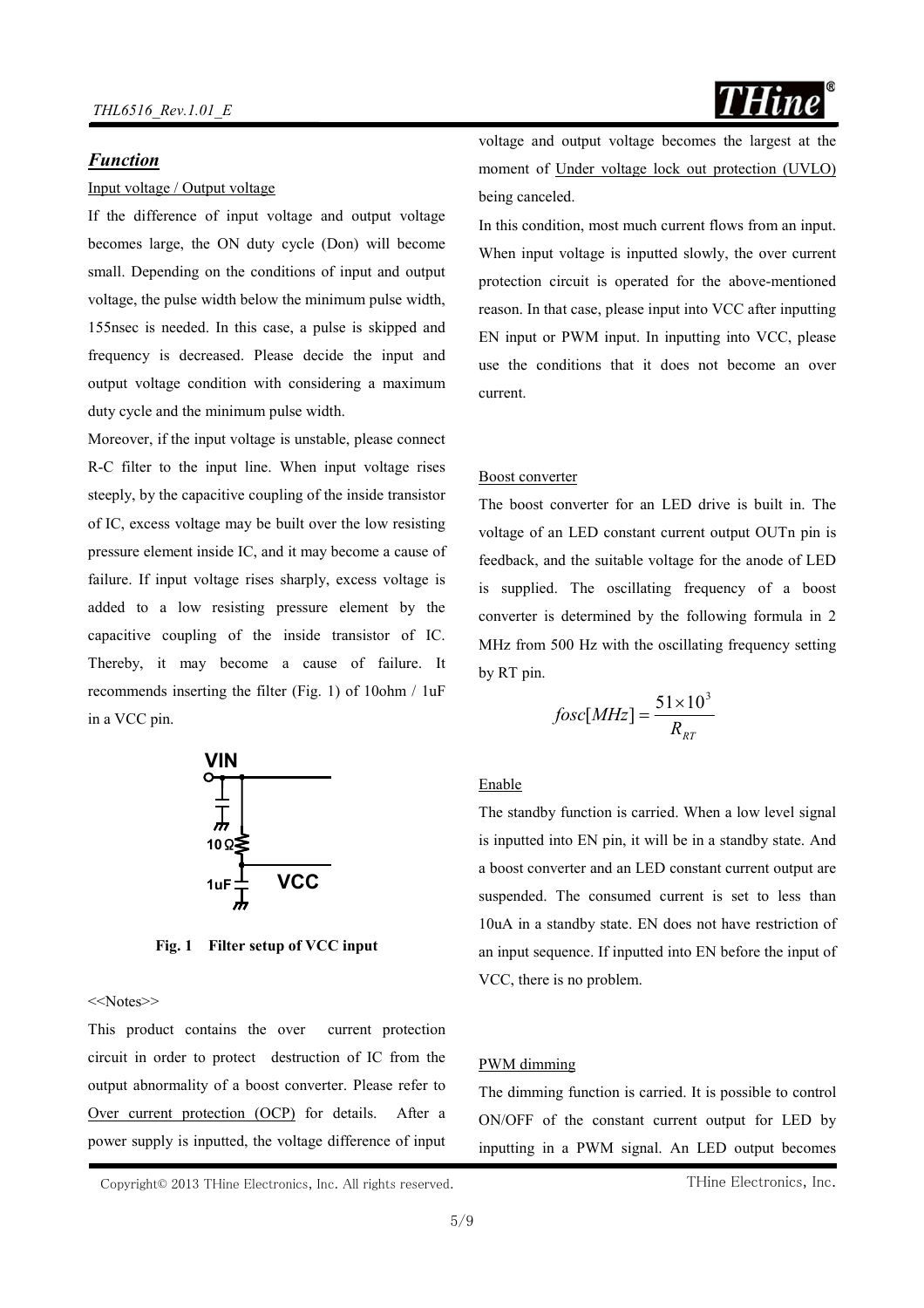

active when a PWM signal is a high level. Please input a dimming signal in 30kHz from 100Hz. The minimum duty cycle  $D_{\text{PWMmin}}$  which can be set up by a PWM dimming function is determined by the following formula from PWM minimum pulse width and the frequency  $f_{\text{PWM}}$  of PWM.

$$
D_{\scriptscriptstyle PWM \text{ min}}[\%] = 2[\mu \sec] \times f_{\scriptscriptstyle PWM} [\, MHz] \times 100
$$

When not use a dimming function, please input the signal of a high level to PWM pin. If a dimming signal which is less than 100Hz is inputted, a boost converter is stopped and it performs the same operation as EN. PWM does not have restriction of an input sequence. If inputted into PWM before the input of VCC, there is no problem.

#### LED constant current output setup

LED current is determined by resistance connected to a REXT pin. Please use it according to the following formula in the range from, 3mA/ch to 80 mA/ch.

$$
I_{LED}[mA] = \frac{95}{R_{EXT}} \times 1000
$$

#### LED constant current output

Please connect LED constant current output OUT1-4 to the cathode of LED. The constant current is supplied to LEDs decided by REXT. If the current needs more than 80mA, please connect each output pin. If there is an LED output which is not used, please connect with GND.

### *Protection circuits*

### Under voltage lock out protection (UVLO)

The UVLO function is carried in order to prevent malfunction in the state where input voltage is low. A boost converter and an LED constant current output are suspended to the power supply voltage which can carry out operational stability. UVLO is released by more than 3.6V input voltage. And a boost converter carries out LEDs constant current drive, after starting soft start operation.

#### Soft start (SS)

The boost converter carries the soft start function in order to prevent the rush current at a start up. This function is to raise output voltage slowly. It is because overshooting and rush current occur when input voltage is inputted.

#### Over voltage protection (OVP)

Over voltage protection is built in. If LED is disconnecting, the output voltage of a boost converter is stopped and destruction of IC is prevented. In consideration of the threshold voltage of an OVP pin, OVP sets up in the range below a boost converter output.

$$
V_{OVP}[V] = 1.2 \times (1 + \frac{R2}{R1})
$$



**Fig. 2 Over voltage protection setup**

Copyright© 2013 THine Electronics, Inc. All rights reserved.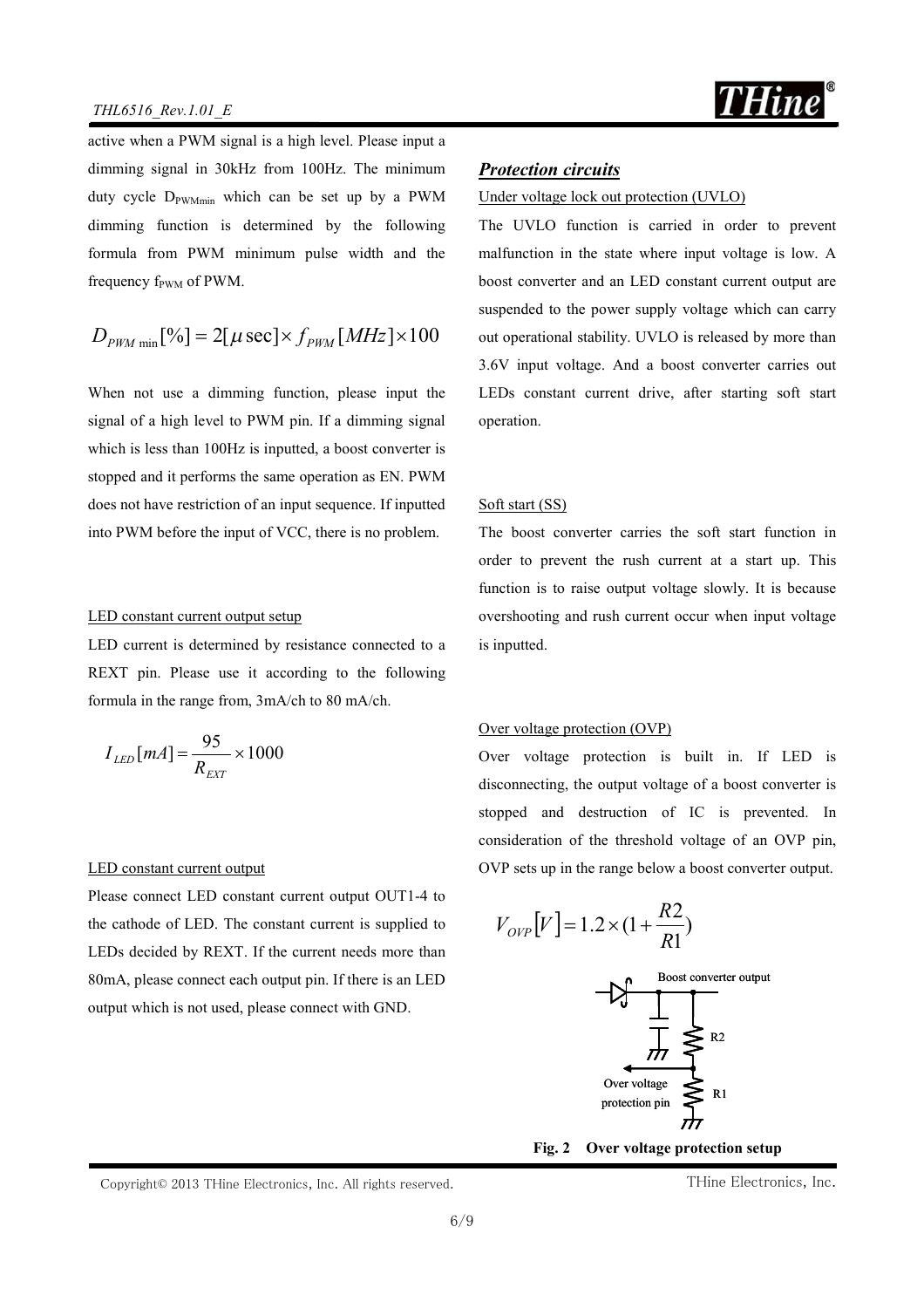

#### Over current protection (OCP)

In order to restrict the over current by the abnormalities of load, etc., the over-current protection circuit is built in. Over current detection of pulse-by-pulse system is adopted. An output transistor is turned off if the current which flows into an output transistor reaches boost converter limit current (Ilim). The output transistor operates again in reset time in IC after that. An over current protection circuit detects the peak current of an inductor. Input and output voltage and not only LED constant current but ripple current is taken into consideration.



Short circuits protection (SCP)

If the output of a boost converter connects with GND and, OVP pin is arrived at less than 75 mV, short circuits protection is carried out. In that case, operation of a boost converter is stopped. If a short state is canceled, it will return to normal operation.

#### LED short protection

If LED line was shorted and the LED constant current output OUTn reaches more than 7V, an LED constant current output will be suspended. Even if the short state is canceled, an LED constant current output holds a halt condition. The LED constant current output which does not act as short continues normal operation. Short circuit of all the LED constant current outputs will stop operation of a boost converter. If the short state is canceled, it returns to normal operation. (Fig. 3)

#### LED open protection

When an LED constant current output opens, the opened LED constant current output is separated from the feedback loop, and stops. The other LED constant current output connected continues normal operation. If an open state is canceled, it will return to normal operation. If all the LED constant current outputs become open, the output voltage of a boost converter will be raised and the over voltage protection will operate.

#### Thermal shut down (TSD)

In order to prevent destruction by heat, the thermal shutdown circuit is built in. If the junction temperature T<sub>j</sub> is  $125^{\circ}$ C or more, the thermal shutdown circuit will operate and it will stop switching operation. Moreover, the hysteresis of a thermal shutdown circuit is  $15^{\circ}$ C. If Tj falls, output voltage will return.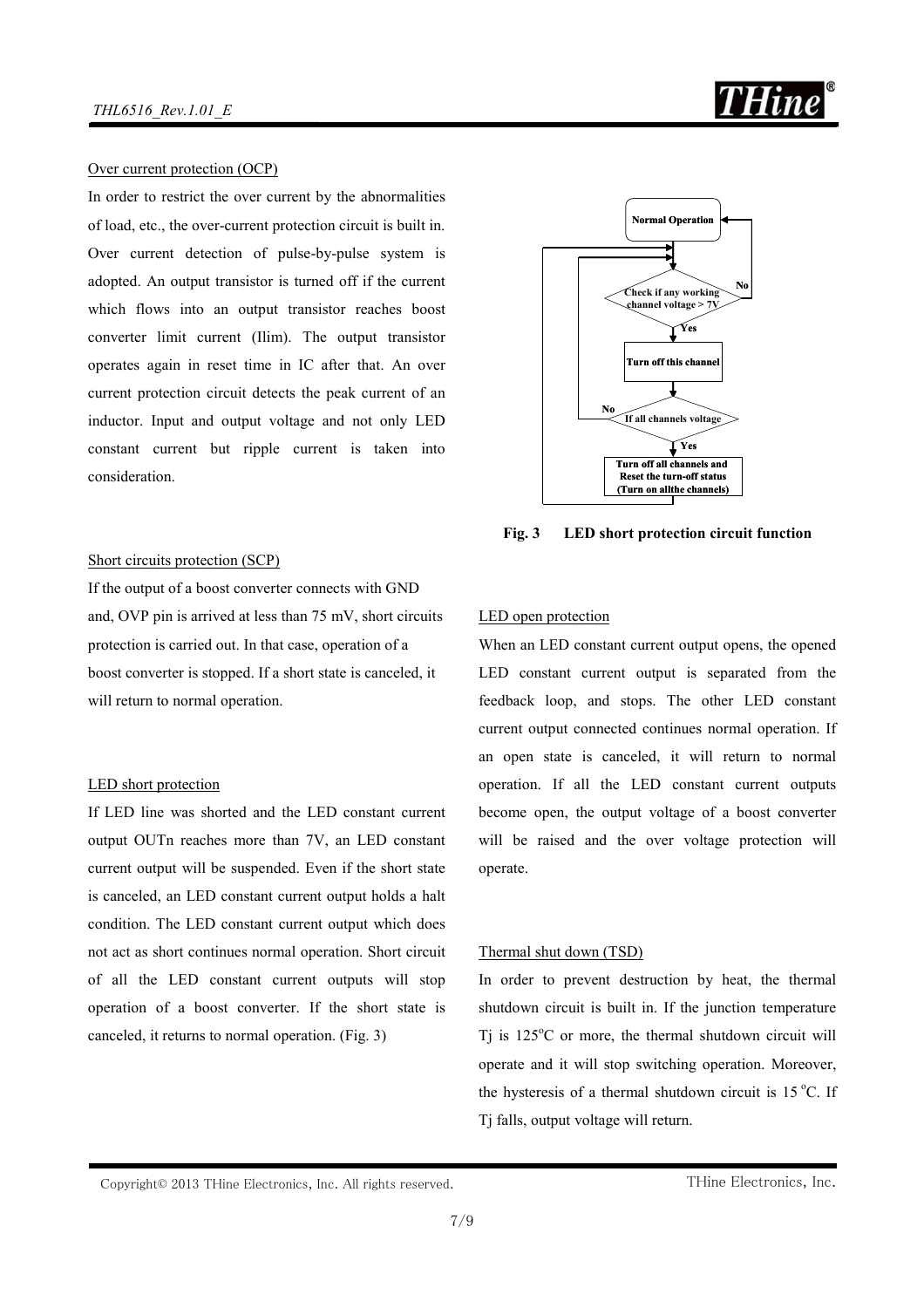

# *Package Dimensions*

QFN 16-pin



Notes:

1) All dimensions are in millimeters.

Recommend connecting Back Exposed Pad with GND for a thermal characteristic improvement.